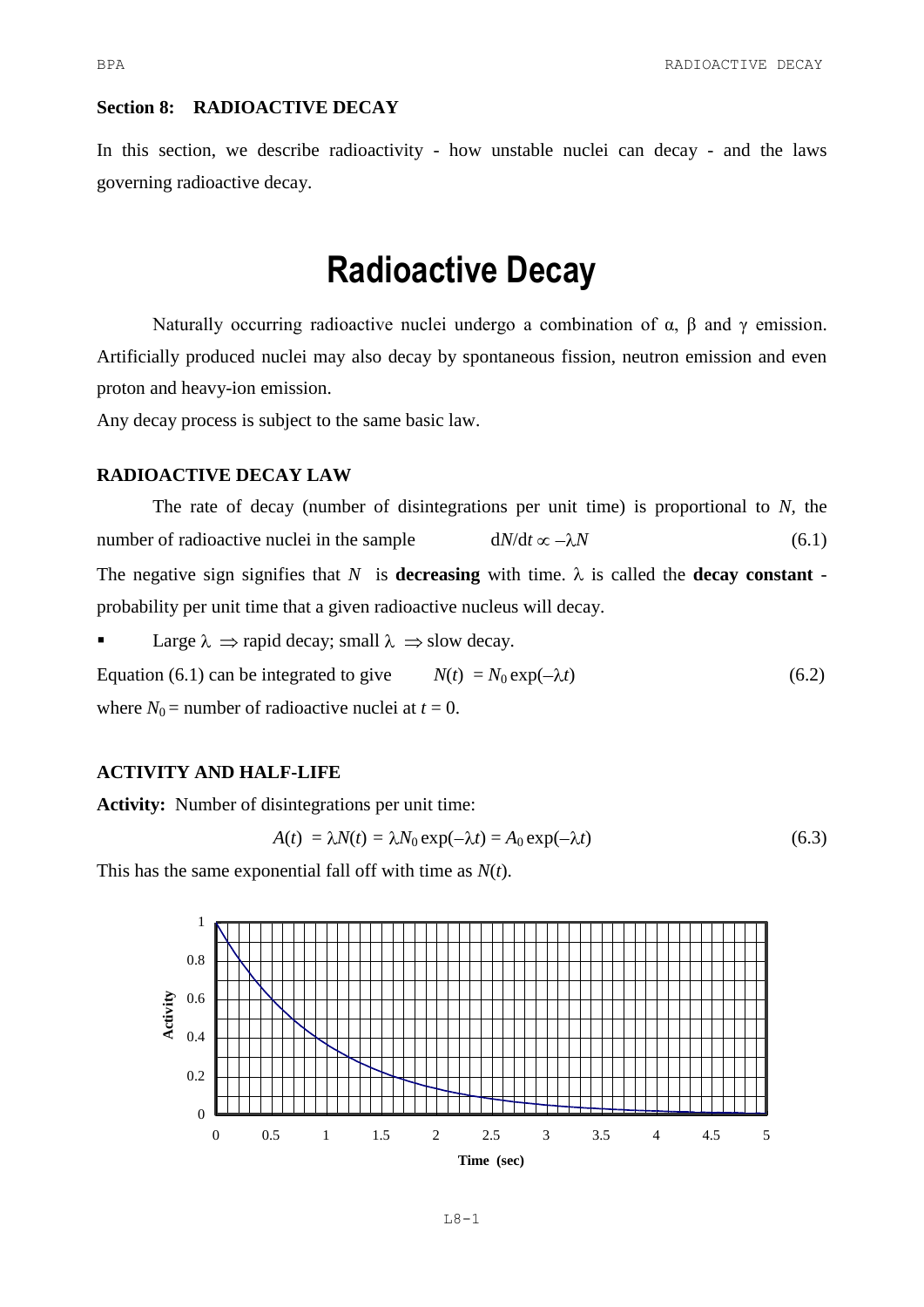**Half-life:** Time for half the radioactive nuclei in the sample to decay.

Substituting  $N_0 = N_0/2$  and  $t = t_{1/2}$  into Eq. (6.2) gives  $t_{1/2} = \ln 2/\lambda$  (6.4) The figure above shows the activity of a sample decaying at a rate of exp(-*t*). The half-life of this sample =  $\ln 2$  ( $\approx 0.7$  s).

## **DECAY CHAINS**

When nuclei A decay into **stable** nuclei B, the number of each present at time *t* is

$$
N_A(t) = N_A(0)e^{-\lambda t}
$$
 and  $N_B(t) = N_A(0)(1 - e^{-\lambda t})$  (6.5)

where only nuclei A are present initially.

The number of nuclei A (**parent** nuclei) decreases with time.

The number of nuclei B (**daughter** nuclei) increases from zero, initially, and approaches  $N_A(0)$  as  $t \rightarrow \infty$ , i.e. all the parent nuclei eventually become daughter nuclei.

The total number of nuclei is constant:  $N_A(t) + N_B(t) = N_A(0)$ .

If nuclei B are also radioactive, the above equations do not apply, since, as nuclei B are produced, they also decay. The daughter nuclei of B may also be radioactive and a **decay chain** is set up:  $A \rightarrow B \rightarrow C \rightarrow \cdots$  etc.

We shall give a number of examples of decay chains in the next section.

## **TYPES OF RADIOACTIVE DECAY**

The figure below shows how a variety of decay mechanisms transform an initial (parent) nucleus  ${}^A_ZX_N$  into different final (daughter) nuclei.



Here we shall consider a number of basic decay mechanisms. They are: alpha decay; beta decay  $(\beta^{-}, \beta^{+})$  and electron capture); gamma decay and internal conversion; spontaneous fission.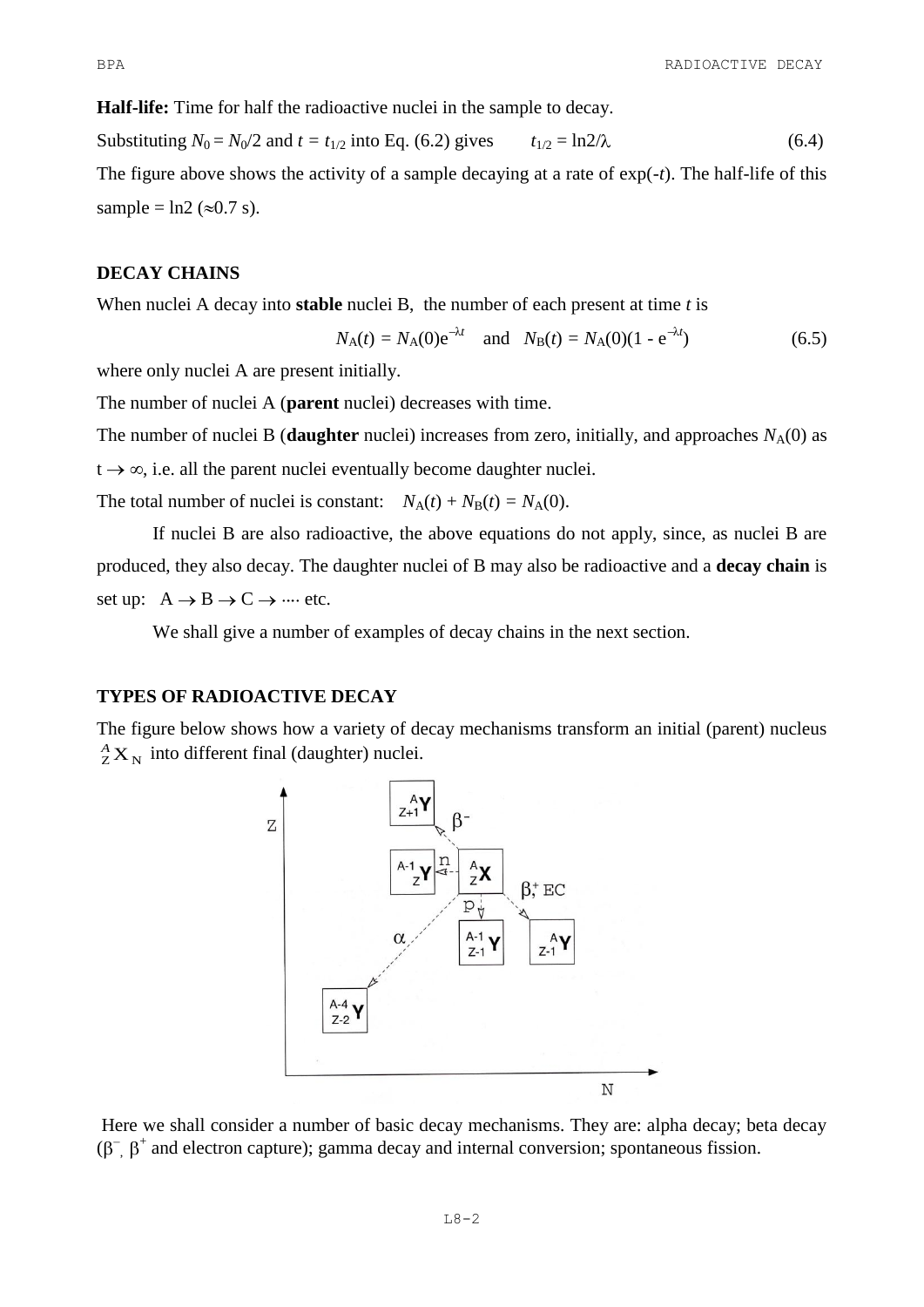## **ALPHA DECAY**



The parent nucleus  ${}^A_Z X_N$  ${}^A_ZX_N$  emits an  $\alpha$  particle. The daughter product is 4 mass units lighter and with 2 fewer units of electric charge:  $_{Z-2}^{A-4}X_{N-2}$  $_{Z-2}^{A-4}$   $X_N$  $^{4-4}_{Z$ -2  $\mathrm{X}$   $_{N$ -2  $\cdot$ 

## **Characteristics of alpha decay**

If it is energetically favourable for a nucleus to lose mass, the  $\alpha$  particle (charge +2*e* and mass  $4.0026$  u  $\equiv$  3.7 GeV) is most commonly emitted because it is a tightly bound system.

Alpha decay occurs almost exclusively in heavy nuclei because *B/A* **decreases** with *A* when *A* is large and so the daughter product of  $\alpha$  decay is **more stable** than the parent. Mass numbers of nearly all  $\alpha$  emitters > 209 and typical  $\alpha$ -particle kinetic energies  $E_{\alpha} = 4$  to 6 MeV. Alpha particle energies are well-defined.

 *As* α particles pass through matter, they lose energy rapidly. Alpha particles of a few MeV are easily stopped by paper or skin – e.g. the range of a 5 MeV  $\alpha$  is about 3.5 cm in air and  $20 \mu m$  in a silicon detector.



**Alpha decay mechanism**

Alpha particles are tightly bound systems that exist within the potential well created by the daughter nucleus.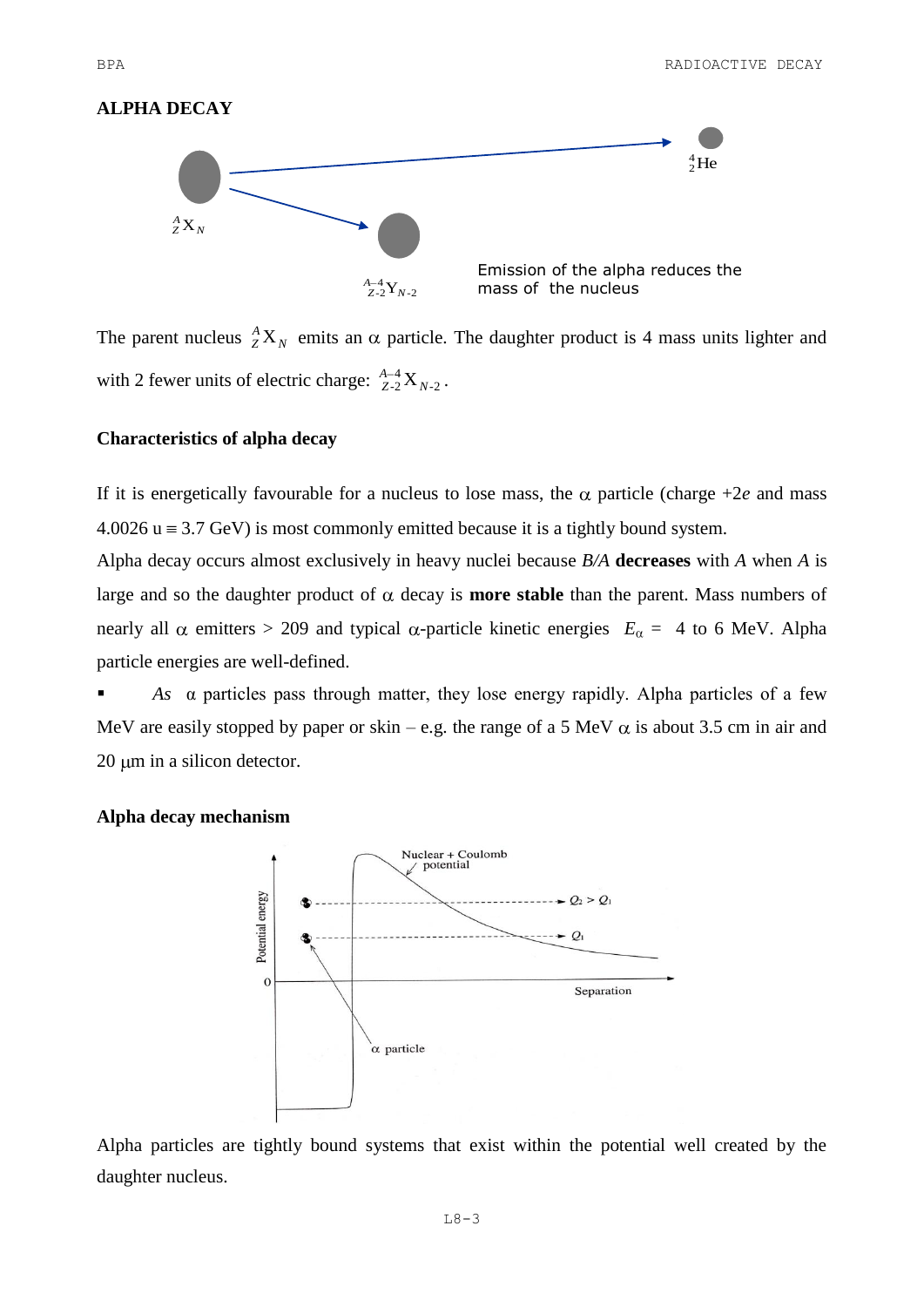The *Q* value must be **positive** for the decay to take place at all., Otherwise it is not possible for the  $\alpha$  particle to tunnel through the barrier and escape.

Prior to emission, the  $\alpha$  particle is considered to be confined within the potential well. It is assumed to be pre-formed inside the nucleus (not true in general). The pre-formation factor *F* is difficult to calculate and, normally, it is taken to be 1.

The confined alpha particle has kinetic energy and oscillates to and fro many times per second (frequency  $f \sim 10^{22}$  s<sup>-1</sup>).

Each time it reaches the surface, there is a small but finite probability  $P$  that the  $\alpha$  particle can tunnel through the barrier and be emitted. This is a **quantum-mechanical** process related to the wave nature of the  $\alpha$  particle. Once it has penetrated the barrier, the  $\alpha$  particle is repelled away from the daughter nucleus and escapes.

A crude calculation for <sup>238</sup>U decay gives:  $P \sim 10^{-39}$ , which, indeed, is very small. However, the product of *f* and *P* gives a rate of escape from the nucleus of about  $10^{-17}$  per second or about 1 chance in 3 billion years, which is comparable with the measured half-life of 4.5 billion years.

The probability *P* is **very** dependent on the *Q* value. Increasing the *Q* value by 1 MeV decreases the half-life by a factor of about 10 million!

Higher-mass,  $\alpha$  active nuclei are generally less stable, because they have higher *Q* values for  $\alpha$ decay and, hence, shorter lifetimes.

## **BETA DECAY**

Nuclei with either too many protons or too many neutrons will undergo β decay via the weak nuclear force.

- A neutron-rich nucleus will undergo  $\beta^-$  emission.
- A proton-rich nucleus will either emit a  $\beta^+$  particle or be transformed by capturing an atomic electron in a process called electron capture.



In  $\beta^-$  decay, the charge on the nucleus **increases** by one unit.

The  $\beta^-$  particle is an electron (mass 0.0005486 u = 511 keV and charge -*e*). It is considered to be created at the moment of decay. A second light particle, - **antineutrino**  $(\overline{V})$  - is also created and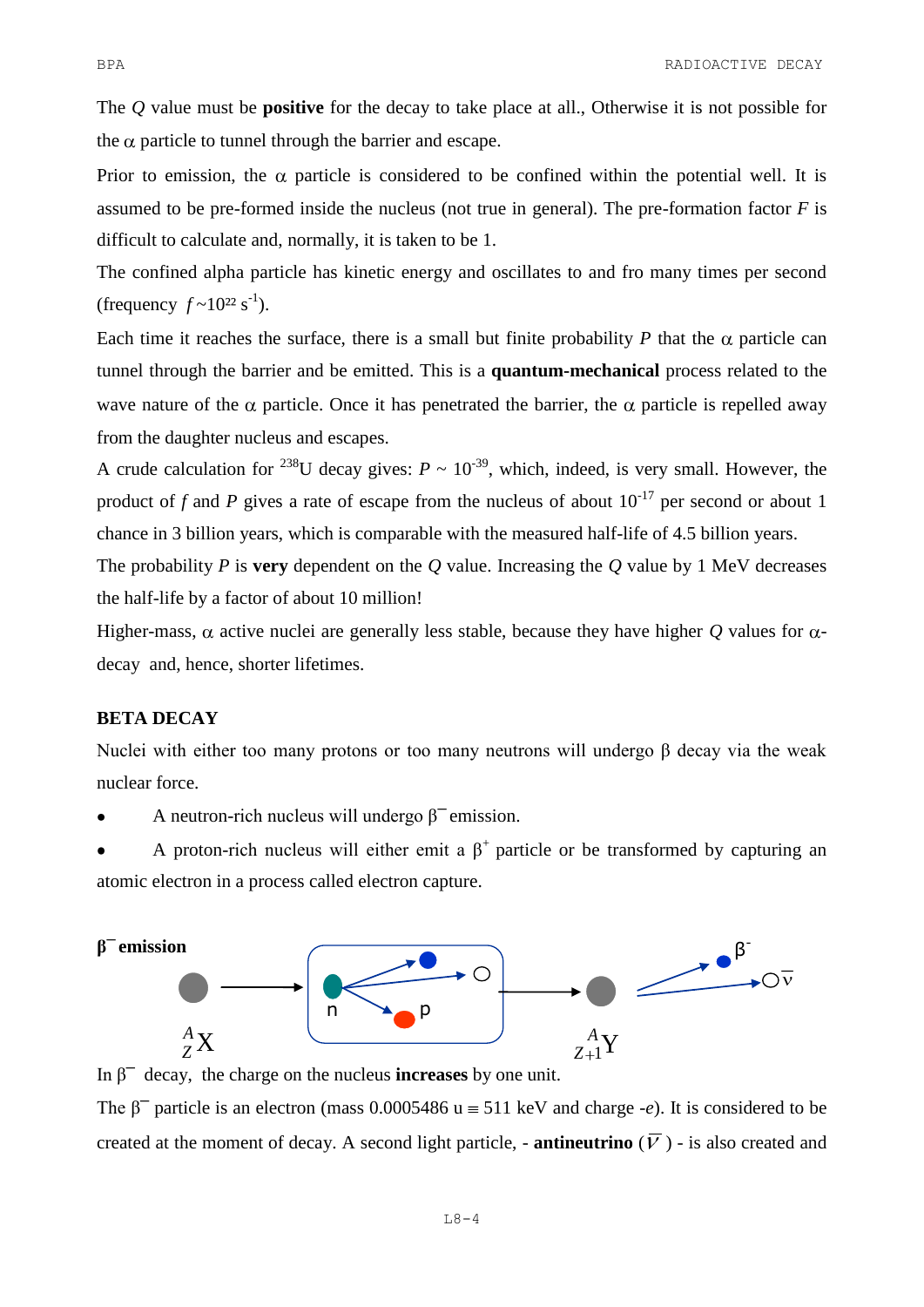emitted. It has no charge and very small mass, which generally is assumed to be zero. It interacts **extremely weakly** with matter.

 $β<sup>-</sup>$  decay is a **three-body process** - the kinetic energy released is shared between the  $β<sup>-</sup>$  particle and the antineutrino. This results in emitted  $\beta^-$  particles having a **distribution of energies**, from 0 to the maximum allowed by the *Q* value (end point energy).





 $β<sup>-</sup>$  decay involves the transformation of a neutron into a proton inside the nucleus:

$$
n \to p + \beta^- + \overline{v} \tag{6.6}
$$

Energy must be conserved and so the transformation given in Eq. (6.6) can occur only if the daughter nucleus is **lighter** (more stable) than the parent. This means that the *Q* value:

$$
Q_{\beta^-} = (m_{\rm P} - m_{\rm D})c^2 \tag{6.7}
$$

must be  $> 0$ . Note that the masses  $m<sub>P</sub>$  and  $m<sub>D</sub>$ , for the parent and daughter, respectively, are atomic not nuclear masses and include the masses of the atomic electrons.

A beta particle is much lighter than an  $\alpha$  particle. Its speed, therefore, for a given energy is much greater and it is much more penetrating. A few mm of material will stop a 1 MeV β particle.

# **β <sup>+</sup>emission**



+ decay changes a proton rich nucleus into a more stable isobar. The nuclear charge is decreased by one unit.

A  $\beta^+$  particle is an **antielectron**, called a **positron**. It is identical to an ordinary electron except that it is positively charged. Effectively,  $\beta^+$  decay converts (via the weak nuclear force) a proton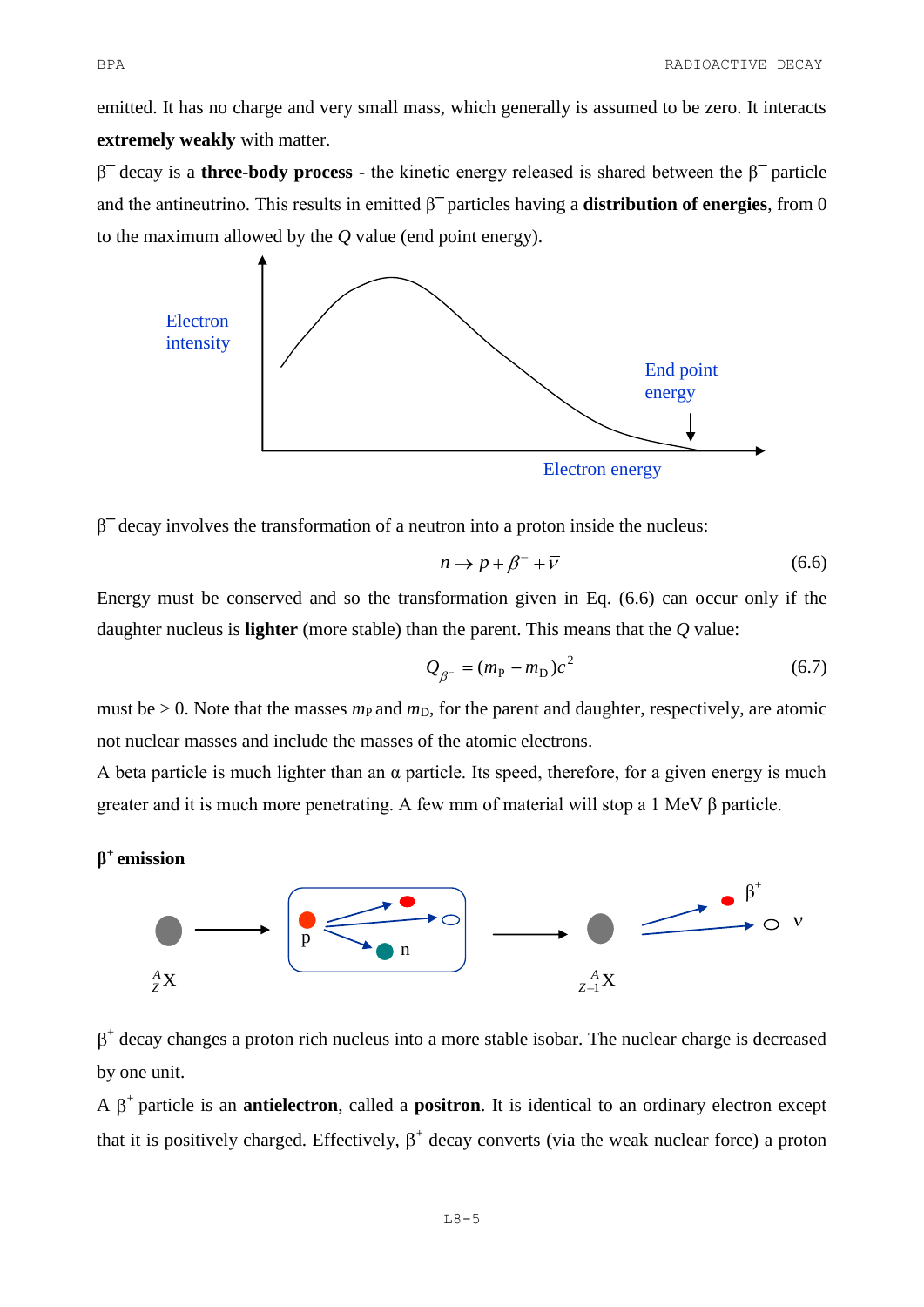into a neutron and a positron. A **neutrino** is also created in the process. Note that this is an ordinary neutrino **not** an antineutrino.

$$
p \to n + \beta^+ + \nu \tag{6.8}
$$

There are 3 bodies in the final state and the positrons are emitted with a continuous range of energies, as are electrons in  $\beta^-$  decay.

Using energy conservation, the  $\beta^+$  decay Q value, using atomic masses, is given by

$$
Q_{\beta^+} = (m_{\rm P} - m_{\rm D} - 2m)c^2
$$
 (6.9)

This must be greater than zero for the process to be able to occur.

## **Electron capture**



Electron capture EC is an alternative process to  $\beta^+$  decay in that a proton is converted into a neutron. The parent absorbs an atomic electron, usually from the innermost orbit.

$$
e^{\cdot} + p \to n + \nu \tag{6.10}
$$

Energy conservation gives the *Q* value as

$$
Q_{\rm EC} = (m_{\rm P} - m_{\rm D})c^2 \tag{6.11}
$$

Note that  $Q_{EC}$  is greater than  $Q_{B^+}$  by  $2mc^2$ . In electron capture, the mass of an atomic electron is converted into energy, whereas, in  $\beta^+$  decay, energy is required to create a positron. This means that EC can occur when  $\beta^+$  decay cannot. No  $\beta$  particle is emitted in electron capture and so, except for a very small amount of recoil energy of the daughter nucleus, the energy released escapes undetected.

### **GAMMA EMISSION AND INTERNAL CONVERSION**

## **γ emission**

A nucleus in an excited state (often after a decay) generally decays rapidly to the ground state by emitting  $\gamma$  rays.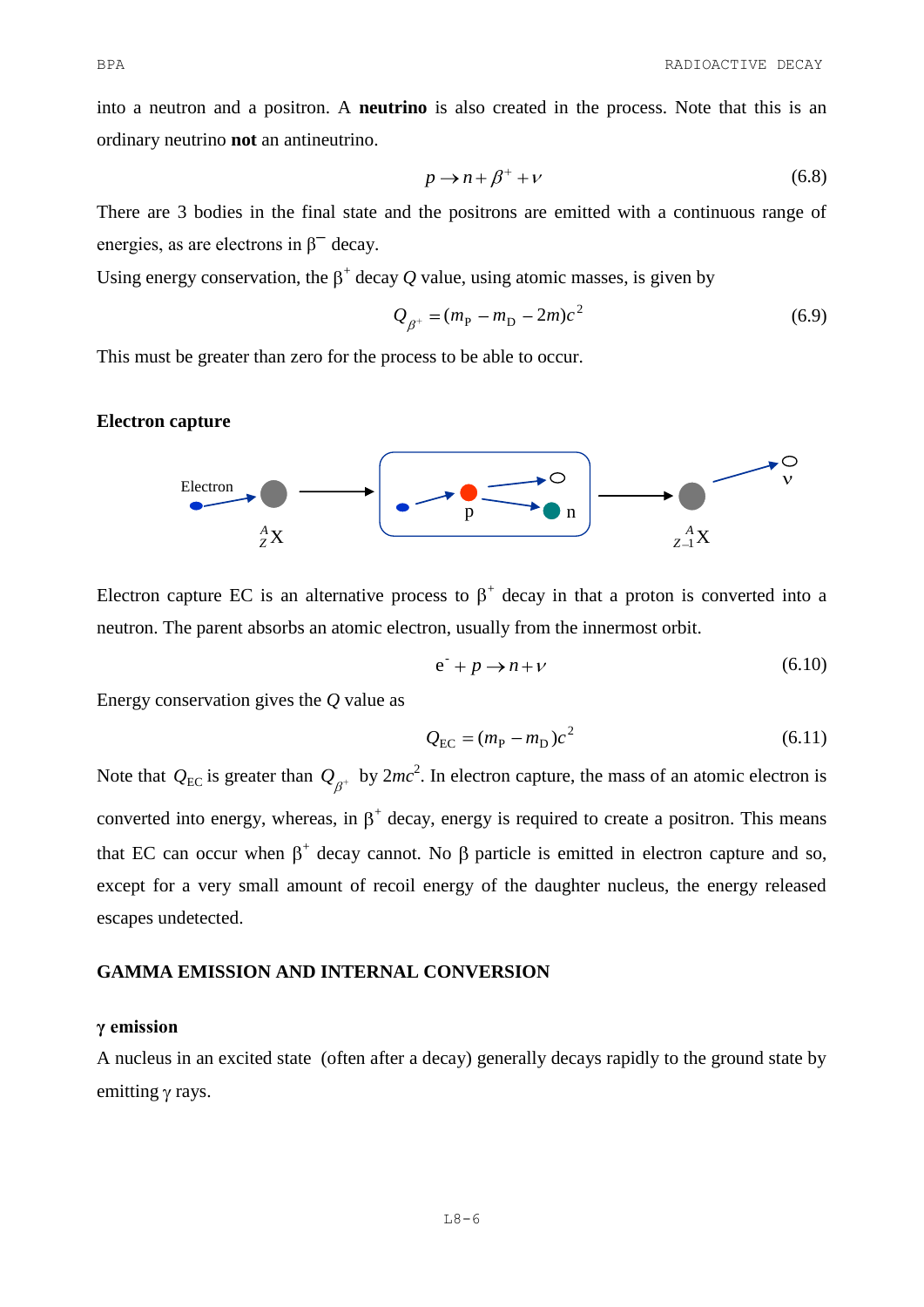

Gamma-ray energies  $E<sub>\gamma</sub>$  typically, are in the range 0.1 to 10 MeV and can be determined very accurately with a modern detector.  $E_y$  is characteristic of the emitting nucleus and are widely used to identify radioactive nuclei.

Gamma rays of about an MeV do not interact strongly in matter and will penetrate many cm of moderate-density material.

## **Internal conversion**

This is an alternative to  $\gamma$  emission whereby an excited nucleus de-excites by ejecting an electron from an atomic orbit.

Both  $\gamma$  emission and internal conversion are due to the action of the electromagnetic force.

# **SPONTANEOUS FISSION AND NEUTRON EMISSION**

### **Spontaneous fission**



In spontaneous fission a nucleus breaks up into two roughly equal mass fragments. The process normally is restricted to heavy nuclei for which *BE/A* for the fragments > *BE/A* for the initial nucleus.

Fission also can be **induced** by a nuclear reaction, e.g. neutron capture.

Spontaneous fission occurs only in very heavy nuclei, such as  $^{252}$ Cf, when the *Q* value is large enough to overcome the energy needed to **deform** the parent into two separate pieces.

Fission fragments are very **neutron rich**. Also, several (2 to 5) neutrons are emitted during fission. These are **prompt neutrons**. Their energies cover a range of ~2 MeV.